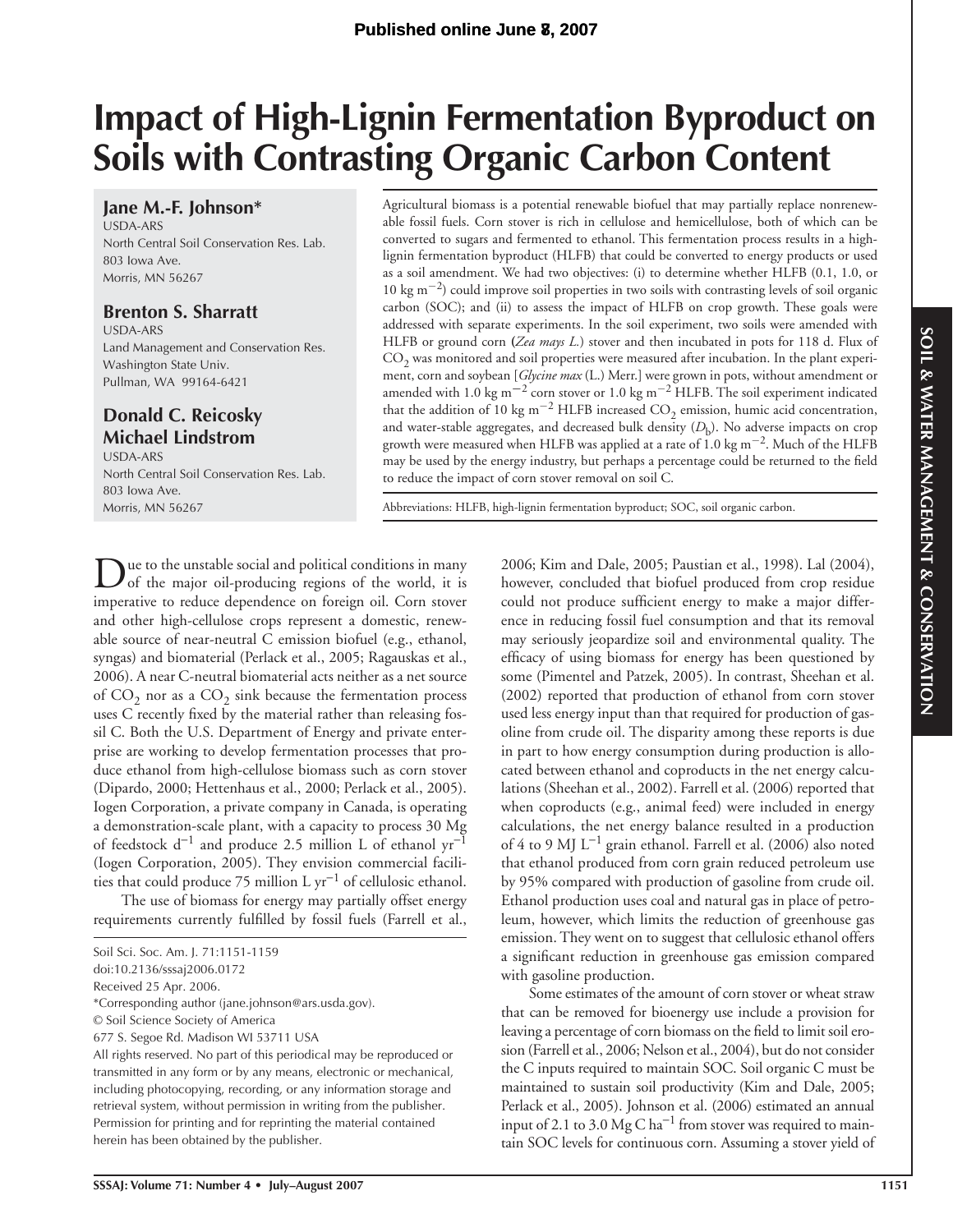$10 \text{ Mg ha}^{-1}$  with  $400 \text{ g C kg}^{-1}$ , 2.5 to 4.75 Mg stover ha<sup>-1</sup> yr<sup>-1</sup> could be removed while maintaining SOC. The range in values is attributed in part to variations among tillage systems and climate. Additionally, other management practices such as winter cover crops (Kim and Dale, 2005) could reduce the environmental risks of soil erosion and loss of SOC associated with harvesting biomass.

Numerous substances (e.g., manure, compost, organic waste) have been used as soil amendments. The response of soil properties to amendments varies with the characteristics of the amendment (Tejada and Gonzalez, 2006) and the soil (Schlecht-Pietsch et al., 1994). Composted cotton (*Gossypium hirsutum* L.) gin waste increased soil structure, microbial biomass, and decreased *D*b while sugar beet (*Beta vulgaris* L. subsp. *vulgaris*) vinasse (the final byproduct after production of crystalline sugar, pulp, molasses, and alcohol fermented from pulp) had the reverse effect on these soil characteristics (Tejada and Gonzalez, 2006). The negative effects of beet vinasse were attributed to its high concentration of Na+ and fulvic acid.

Corn stover is about 60% cellulose and hemicellulose (U.S. Department of Energy Biomass Program, 2002), most of which should be converted to ethanol during fermentation; thus, there would be considerably less HLFB biomass compared with the original stover biomass. The byproduct remaining after cellulosic ethanol production, however, has a high lignin concentration (D. Schell, National Renewable Energy Lab, personal communication, 2002). Organic amendments that are high in lignin are expected to be biochemically recalcitrant (Haider and Martin, 1981; Stott et al., 1983) and have the potential to be physically isolated (Christensen, 1996). Both mechanisms can contribute to sequestering C (Palumbo et al., 2004). Johnson et al. (2004) demonstrated that the addition of HLFB to soils can increase humic acid concentration and increase the percentage of water-stable aggregates. The HLFBamended soil enhanced soluble C, microbial biomass C, and  $CO<sub>2</sub>$  emission compared with unamended soil. Thus, amending soil with HLFB may partially offset the potential negative impacts of removing the corn stover.

Currently, no information is available regarding the potential impacts of HLFB on plant growth. The U.S. Department of Energy's National Renewable Energy Laboratory analyzed HLFB to determine fermentation efficiency and energy value. The presence of salts, acids, bases, organic compounds, etc., that could inhibit plant growth or soil processes is unknown. A byproduct from a similar process, starch fermentation, is drydistiller's grain, which frequently is used as cattle feed. Our null hypothesis was that HLFB would not have a direct impact on

**Table 1. Initial characteristics of two soils (Svea and Langhei) used in the soil incubation study before adding amendment.**

| Parameter                            | Svea | Langhei |
|--------------------------------------|------|---------|
| Total C, $g \text{ kg}^{-1}$         | 27.4 | 31.5    |
| Inorganic C, $g kg^{-1}$             | 7.0  | 22.7    |
| Organic C, g kg <sup>-1</sup>        | 20.4 | 8.9     |
| Humic acid, $g \text{ kg}^{-1}$      | 17.1 | 1.72    |
| Total N, $g kg^{-1}$                 | 1.8  | 0.8     |
| $NH_{4}^{+}$ -N, mg kg <sup>-1</sup> | 5.5  | 7.2     |
| $NO3-N$ , mg kg <sup>-1</sup>        | 12.4 | 3.7     |
| pH in water                          | 7.9  | 8.0     |
| $pH$ in CaCl <sub>2</sub>            | 7.3  | 7.4     |

plant growth. We still thought it was important to assess the impact of HLFB on crops, however, as an early step in assessing HLFB for potential environmental concerns. The objectives of this study were to: (i) determine whether HLFB (0.1, 1.0, or 10 kg m<sup>−</sup>2) could improve soil properties in two soils with contrasting levels of SOC; and (ii) assess the impact of HLFB on corn and soybean growth.

# **MATERIALS AND METHODS Soil Experiment**

A soil experiment was conducted to evaluate the effect of HLFB and corn stover on soil properties. Soils used in this study included a Svea loam (fine-loamy, mixed, superactive, frigid Pachic Hapludoll) and Langhei loam (fine-loamy, mixed, superactive, frigid Typic Eutrudept). Soils were collected from the tilled layer  $(0-15 \text{ cm})$  of a field in westcentral Minnesota (45°N, 96°W); the field was characterized by a complex soil association with undulating landscape as described by Johnson et al. (2004). The two loam soils are found within the same catena and have similar pH, but differ in C and N content (Table 1). Soils were air dried and ground to pass through a 3-mm sieve.

Soil N and C concentrations were measured using a LECO CN-2000 (LECO Corp., St. Joseph, MI). Inorganic C was determined as described by Wagner et al. (1998). Ammonium- and  $NO_3$ <sup>-</sup>-N concentration were measured using an Alpkem autoanalyzer (OI Analytical, College Station, TX), and pH in  $H_2$ 0 and in CaCl<sub>2</sub> were measured using a 2:1 water or buffer to soil ratio (Thomas, 1996). Humic acid was extracted according to Stevenson (1994) as modified by Johnson et al. (2004). Briefly, the soil was treated with 0.05 M HCl (5 L kg<sup>−</sup>1 dry soil) to remove carbonates. Humic and fulvic acids were extracted with 0.5  $M$  NaOH under N<sub>2</sub>, and humic acid was precipitated by adjusting to pH 1 with HCl. In calcareous soils such as the Langhei, it is very difficult to remove all carbonates (Johnson et al., 2004), thus some carbonates probably remained in the Langhei soil.

Corn stover was ground (4-mm sieve) to a particle size comparable with HFLB, thus minimizing any differences in decomposition due to particle size. The HFLB was acquired from experimental cellulosic corn stover fermentation conducted at the U.S. Department of Energy's National Renewable Energy Laboratory in Golden, CO. Cellulosic fermentation converts most of the cellulose and hemicellulose to ethanol; therefore, HLFB had a greater concentration of lignin and N, but a lower concentration of cellulose and hemicellulose compared with corn stover (Table 2). The HLFB also had lower C/N and lignin/N ratios than corn stover.

## **Table 2. Characteristics of corn stover (CS) and high-lignin fermentation byproduct (HLFB).**

| <b>Parameter</b>                   | CS <sup>+</sup> | HLFB‡ |
|------------------------------------|-----------------|-------|
| C, $g kg^{-1}$                     | 470             | 590   |
| $N$ , g kg $^{-1}$                 | 7.0             | 20    |
| Lignin, g $kg-1$                   | 190             | 590   |
| Cellulose, g $kg^{-1}$             | 360             | 110   |
| Hemicellulose, $g \text{ kg}^{-1}$ | 230             | 50    |
| C/N                                | 67              | 30    |
| Lignin/N                           | 270             | 30    |

† Average corn stover values reported by U.S. Department of Energy Biomass Program (2002).

‡ Composition analysis provided by Dan Schell at NREL, Golden CO; this analysis reported 12.4% protein concentration. We estimated N percentage by assuming protein is 16% N.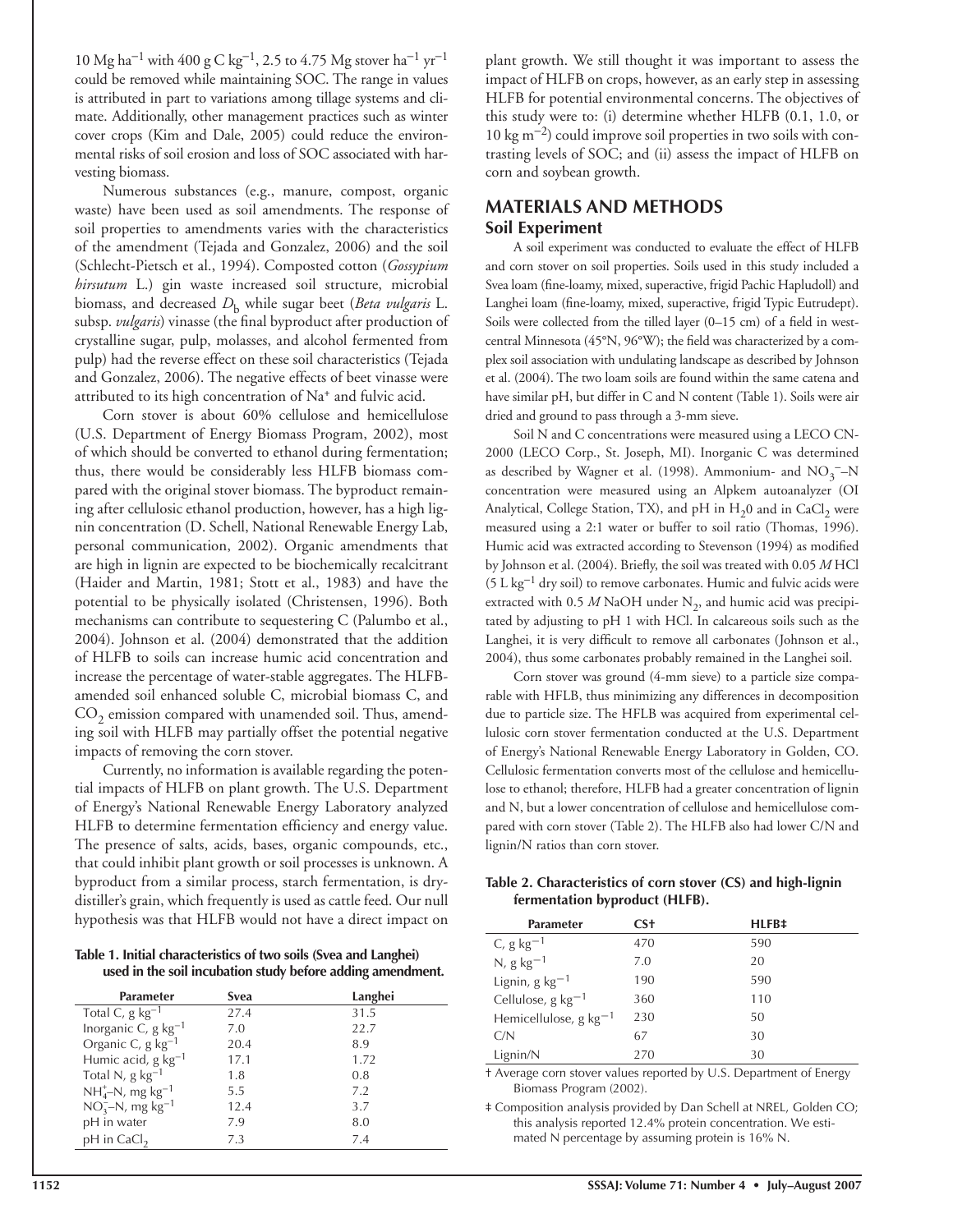Soil (1.5 kg) was not amended (control), amended with corn stover (1.0 kg m<sup>-2</sup>), or amended with HLFB (0.1, 1.0, or 10 kg m<sup>-2</sup>). The highest HLFB rate (10 kg m<sup>-2</sup>) was chosen to determine if changes in soil chemical and physical properties could be detected in a soil with relatively high inherent SOC. The amendment was mixed with the soil initially by hand and then poured three times through a riffle-style sample splitter (Model EI23-3052, ELE International/ SOILTEST, Loveland, CO), which is designed to divide dry material uniformly into equal portions, and the mixture was recombined. After thorough mixing, the mixture was packed ( $D<sub>b</sub> = 1.2$  g cm<sup>-3</sup>) into pots (polyvinyl chloride cylinders with sealed bottoms, 10-cm diam., and 20-cm height). There was a total of 360 pots. Forty pots were sampled 1 d after wetting and used to determine baseline soil properties (total C, total N, organic and inorganic C, humic acid,  $\mathrm{NH}_4^+,\mathrm{NO}_3^-,$  pH,  $D<sub>b</sub>$ , and water retention) before incubation. The remaining 320 pots were incubated for 118 d. There were two identical pots and four replications for each of the 40 combinations of soil, amendment, and incubation treatment. At the final sampling, one set of pots was used to determine the percentage of water-stable aggregates and the other set of pots was used for  $D<sub>b</sub>$  determination, water-retention characterization, and chemical analysis.

Limited availability of HLFB precluded plot-scale experimentation. Therefore, various incubation conditions were included in the experimental design to mimic some aspects of a field environment. The pots were incubated as follows: (i) ambient temperature with a range of 13 to 39°C and average of 27.1°C (Fig. 1) and variable volumetric water content from 22.1 to 34.5%; (ii) ambient temperature and near-constant volumetric water content  $(34.3 \pm 3.1\%)$ ; (iii) constant temperature (21  $\pm$  2.2°C) and variable volumetric water content; and (iv) constant temperature and near-constant volumetric water content. Temperature was monitored with StowAway-TidbiT (Onset Computer Corp., Bourne, MA) data loggers; one data logger was located in each incubator and two data loggers were located at pot level in the laboratory. Volumetric water content of 35% corresponded to a water-filled pore space of 60%, based on a  $D<sub>b</sub>$  of 1.2 g cm<sup>-3</sup> for both soils. Ambient temperature was the temperature inside a building without air conditioning. Soil water was monitored by measuring the mass of the soil pots at least once per week. Water was added to pots with the near-constant volumetric water content treatment when soil volumetric water content dropped to or below 32%, while water was added to pots with the variable volumetric water content treatment when volumetric water content dropped below 23%.

Bulk density was measured by hand inserting preweighed stainless steel rings (5.0-cm i.d. by 3.2 cm deep) into the pots before initial wetting of the soil. The rings were positioned with the top of the ring 1 cm below the soil surface. At the time of sampling (about 24 h after initial wetting and after incubating for118 d), the rings were extracted manually from the pots and the excess soil was trimmed level with the ends of each ring. These soil samples were also used to compare water retention characteristics. After trimming, the rings were placed on a porous ceramic plate with an initial bubbling pressure of 10 kPa. The plate and soil within the rings were allowed to saturate overnight and were then sequentially equilibrated for about 24 h at each pressure (10, 30, 50, and 100 kPa). Ring plus soil weights were obtained after equilibrating at each pressure. Following the 100-kPa measurements, soil dry weights were obtained after drying at 105°C for 24 h.

Carbon dioxide flux was measured using a  $CO<sub>2</sub>/H<sub>2</sub>O$  analyzer (Model LI-6262 LI-COR, Lincoln, NE), a small soil chamber (Model 6000–09), a flow control unit (Model LI-670), and a data logger (LI-



**Fig. 1. Minimum and maximum daily air temperatures for soil pots incubated at ambient conditions. Temperatures ranged from 13 to 39°C between days of the year (DOY) 140 and 262.**

6200) following standard operating recommendations (Dugas, 1993; LI-COR Biosciences, 1990). A thin, rubber gasket formed the seal between the soil chamber and the soil pot. The soil chamber attached to the data logger was flushed with ambient air and placed over the soil pot for data collection. After about 30 s,  $CO<sub>2</sub>$  flux was calculated from the rate of change of  $CO<sub>2</sub>$  concentration inside the chamber. Fluxes were measured 2, 3, 7, 8, 9, 13, 16, 17, 20, 22, 29, 38, 42, 51, 59, 64, 80, 86, 93, 101, and 112 d after starting the incubation. Sampling sequence was rotated to minimize potential diurnal flux bias. An average CO<sub>2</sub> flux rate (kg CO<sub>2</sub> m<sup>-2</sup> h<sup>-1</sup>) was calculated for each time interval by assuming linearity between consecutive sampling times. Cumulative CO<sub>2</sub> emission (kg CO<sub>2</sub> m<sup>-2</sup>) was calculated by first multiplying the average rate by the time interval and then summing over the course of the experiment.

Water stability of the 1- to 2-mm-diameter aggregates was determined in duplicate. Soil was air dried and then remoistened in a humidified wetting chamber to near field capacity. Soil was then wet sieved at 40 strokes min<sup>−</sup>1 for 5 min (Kemper and Rosenau, 1986).

#### **Statistics**

Soil pots were arranged in a  $2 \times 2 \times 5$  factorial in a randomized complete block design within each temperature (Table 3). This design

**Table 3. Analysis of variance model and error terms for testing the effect of temperature and independently testing the effect of soil water content, soil type, and amendment rate on soil properties within each temperature in a 2 × 2 × 5 factorial experiment design.**

| <b>Source of variation</b>   | <b>Calculation of df</b> | df |
|------------------------------|--------------------------|----|
| Between temperatures         |                          |    |
| Replication $(R)$            | $r - 1$                  | 3  |
| Temperature $(T)$            | $t - 1$                  |    |
| Error                        | $(r - 1)(t - 1)$         | 3  |
| Within temperature           |                          |    |
| Replication                  | $r-1$                    | 3  |
| Volumetric water content (W) | $w - 1$                  |    |
| Soil $(S)$                   | $s - 1$                  |    |
| Amendment $(A)$              | $a - 1$                  |    |
| $W \times S$                 | $(w - 1)(s - 1)$         |    |
| $W \times A$                 | $(w - 1)(a - 1)$         |    |
| $S \times A$                 | $(s - 1)(a - 1)$         |    |
| $W \times S \times A$        | $(w - 1)(s - 1)(a - 1)$  | 4  |
| Error                        | $r - 1$ [(wsa) - 1]      | 57 |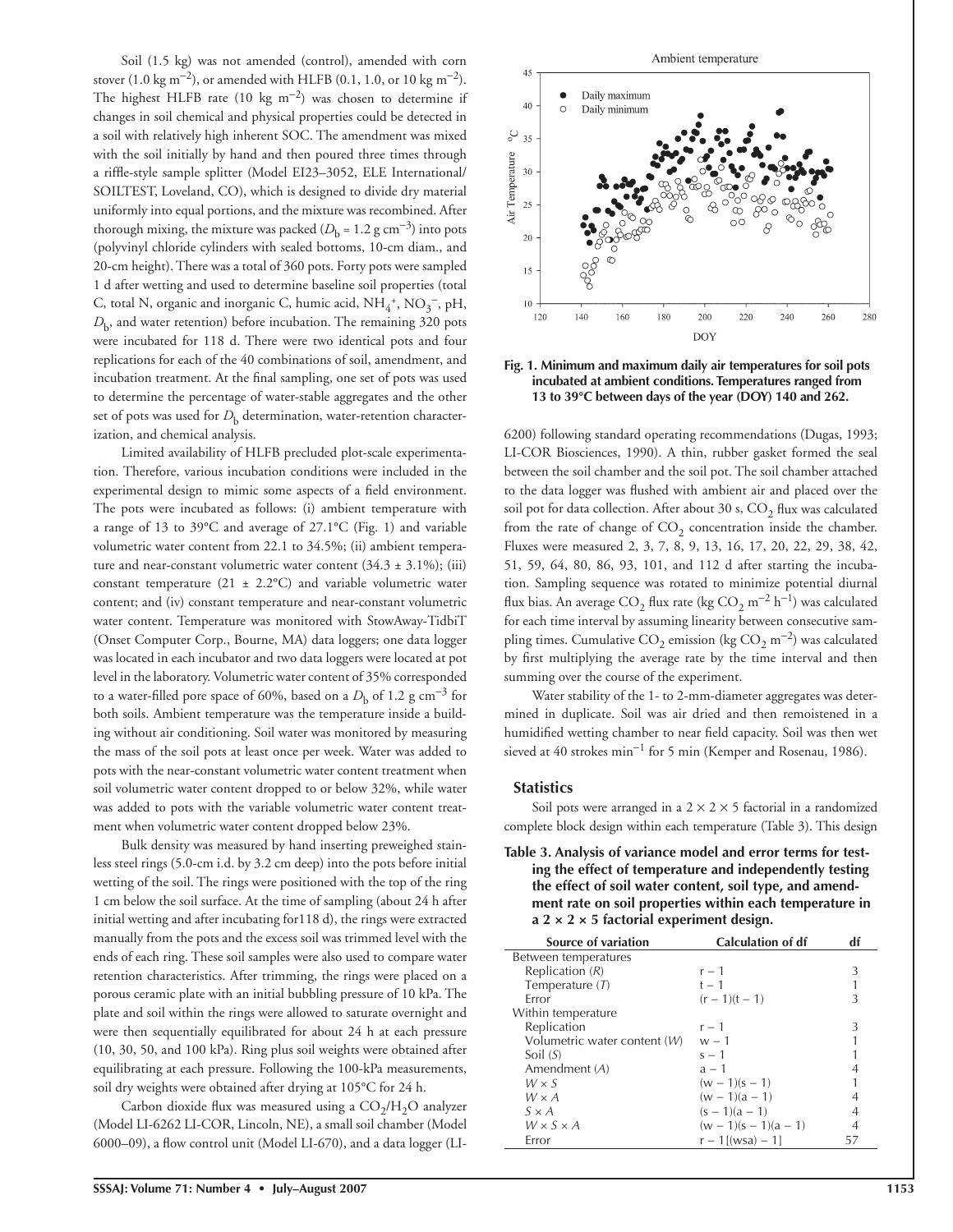precludes comparison of temperature interactions with other factors (soil, water content, and amendment); however, the design does allow comparison among other possible interactions. The constant-temperature pots were incubated in four different incubators (treated as replicates). Pots were rotated within each incubator weekly to compensate for any internal temperature variations. The soil pots incubated at ambient temperatures were spatially randomized in four replications.

The effect of temperature was tested with the error term (temperature  $\times$  replication; Table 3). Mean comparisons for water, soil, and amendment effects at each temperature were made with PROC GLM (SAS Institute, 2002). Linear regression analysis was used to investigate the relationships between amendment rate of HLFB and soil parameters (e.g., humic acid concentration and water-stable aggregates).

# **Plant Experiment**

A plant experiment was conducted to evaluate the impact of HLFB on crop growth, which included three separate sets of plants. The growth of soybean was evaluated in a growth chamber, while the growth of corn was evaluated both in a growth chamber and under ambient conditions. Soybean and corn seed were sown in 19-L pots (27-cm diam. by 33-cm height) that allowed free drainage. Pots were amended with the following: (i) no amendment added (control); and (ii) amended with finely ground (4-mm sieve) corn stover (1.0 kg m<sup>-2</sup>) or HLFB (1.0 kg m<sup>-2</sup>). The corn stover rate of 1.0 kg m<sup>−</sup>2 was equivalent to the amount of stover returned to the field after harvest of 10 Mg grain  $ha^{-1}$ . This assumes a harvest index of 0.50, which is slightly lower than that reported in Johnson et al. (2006). A grain yield of 10 Mg ha<sup>−</sup>1 is representative of the 9 to 11 Mg ha<sup>−</sup>1 yields reported for the U.S. Corn Belt in 2003 (National Agricultural Statistics Service, 2006). We chose to add HLFB at the same rate as corn stover to avoid confounding results due to rate differences. The amendments were mixed uniformly into the surface 15 cm of the pots to simulate incorporation by tillage in the field.

## **Corn**

Corn was grown in a mix with equal parts by volume of Barnes loam (fine-loamy, mixed, superactive, frigid Calcic Hapludoll), peat moss, and sand. The peat moss and sand were used to improve drainage and rooting in the pots. Peat moss adds C, primarily as lignin and structural carbohydrates and other nutrients (Abad et al., 2002). Peat moss has the potential to confound the response to HLFP, which is also high in lignin (Table 2). Comparing treatments in the same potting mix, however, probably minimized this confounding effect.

**Table 4. Analysis of variance table for comparing the effect of temperature,**  volumetric water content, soil type, and amendment rate on CO<sub>2</sub> re**leased during a 112-d incubation period from soil cores amended with corn stover (CS) or high-lignin fermentation byproduct (HLFB).**

| Source of variation   |   |                      |                     |
|-----------------------|---|----------------------|---------------------|
| Temperature $(T)$     |   | ****                 |                     |
|                       |   |                      | Within temperature  |
|                       |   | Constant temperature | Ambient temperature |
| Volumetric water (W)  |   | ****                 | NS                  |
| Soil $(S)$            |   | ****                 | ****                |
| Amendment (A)         | 4 | ****                 | ****                |
| $W \times S$          |   | NS <sup>+</sup>      | NS                  |
| $W \times A$          | 4 | NS                   | NS                  |
| $S \times A$          | 4 | $\ast$               | $\ast$              |
| $W \times S \times A$ |   | NS                   | NS                  |
|                       |   |                      |                     |

\*\*\*\* Significant at the 0.0001 probability level.

\* Significant at the 0.05 probability level.

 $\dagger$  NS, not significant at  $P \leq 0.05$ .

Barnes loam was collected near Morris, MN, and had a history of continuous corn production for the past decade. Barnes loam was chosen for this experiment as it is a common, readily available soil in the area and has similar SOC levels and pH to a Svea loam (data not shown).

Initially, the pots were placed in a growth chamber programmed to 28/20°C and 16/8 h light/dark; the lighting was gradually increased or decreased during the initial and final light hours each day. Plants received a weekly 1-L application of 1 g  $L^{-1}$  commercial fertilizer blend (20–19–18 N– $P_2O_5$ – $K_2O$ ) as well as frequent irrigations to meet the evaporative demand. Fifteen days after planting, the corn was thinned to one plant per pot. Pots were then moved to a greenhouse with the same temperature and lighting period. Extended-leaf plant height and dry biomass was determined after 60 d.

We repeated the corn growth chamber experiment to verify results when growing the corn in ambient outdoor lighting and in a less consolidated potting mixture. Corn grown in the growth chamber exhibited symptoms related to consolidation of the soil mixture. Therefore, corn was grown in a 1:1 mixture of peat moss and sand to improve drainage. The pots were placed on wood pallets located on a sod surface out of doors. Plants were exposed to full sun for the duration of the experiment and watered every 2 to 3 d (unless it rained). Plants received an initial application (6 g per pot) of a slow-release commercial fertilizer  $(14-14-14 \text{ N}-P_2O_5-\text{K}_2\text{O})$  and then were fertilized weekly by applying 1 L of a 1 g  $L^{-1}$  commercial fertilizer blend (20–19–18 N– $P_2O_5$ – $K_2O$ ). Plant height (extended leaf) and dry biomass were measured at 66 d after planting. Corn was sown on day of the year (DOY) 162 and harvested on DOY 228.

#### **Soybean**

Plants were grown in a mix with equal parts by volume of Barnes loam, peat moss, and sand. Pots containing soybean plants were placed in a growth chamber programmed to 28/20°C and 16/8 h light/dark period. The lighting was gradually increased or decreased during the initial and final light hours each day. Soybean (three plants per pot) remained in the growth chamber for the entire experiment. Soybean received a weekly application of 1 L of a 1 g  $L^{-1}$  commercial fertilizer blend (20–19–18  $N-P_2O_5-K_2O$ ) and was watered regularly to assure adequate soil water. Plant height and biomass were determined after 60 d.

## **Statistics**

Separate ANOVA using PROC ANOVA (SAS Institute, 2002) was conducted for each plant–potting mix experiment to test the impact of amendment on plant growth. Each plant–potting mix experiment was arranged independently as a randomized complete block with five replications.

# **RESULTS AND DISCUSSION Soil Experiment Carbon Dioxide Flux**

Carbon dioxide flux is indicative of soil respiration and associated decomposition. The pattern of cumulative  $CO<sub>2</sub>$ flux fit a double exponential function for all treatments (data not shown). Such a function describes decomposition both biologically and mathematically, partitioning the material into rapidly and slowly decomposing fractions (Wieder and Lang, 1982). This or similar kinetics models commonly are used to describe decomposition (Paul and Clark, 1996). Similar flux patterns were observed by Johnson et al. (2004). The  $CO<sub>2</sub>$ evolved from the soil pots differed ( $P \leq 0.05$ ) between temperature treatments (Table 4). The soil incubated at nearly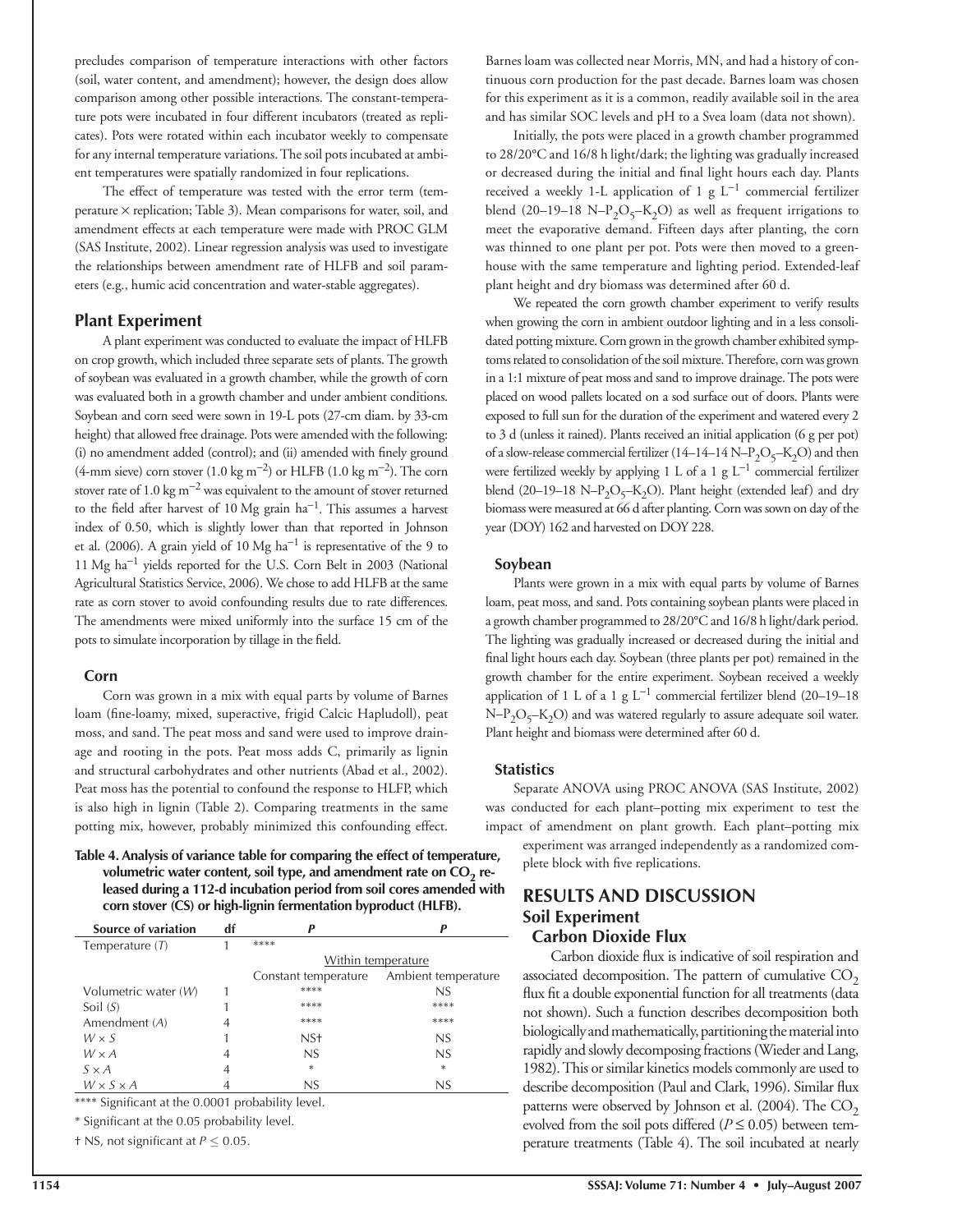| Table 5. Carbon dioxide released over a 112-d incubation period from soil cores amended with corn stover (CS) or high |
|-----------------------------------------------------------------------------------------------------------------------|
| lignin fermentation by-product (HLFB) as influenced by volumetric water content, soil type, and amendment rate.       |

|                               |                |                                                   | Cumulative CO <sub>2</sub> release        |                                   |                                                 |                     |  |  |
|-------------------------------|----------------|---------------------------------------------------|-------------------------------------------|-----------------------------------|-------------------------------------------------|---------------------|--|--|
| <b>Treatment</b>              |                |                                                   |                                           | Constant <sup>+</sup> temperature |                                                 | Ambient temperature |  |  |
|                               |                |                                                   | $\text{kg CO}_2 \text{ m}^{-2}$           |                                   |                                                 |                     |  |  |
| Volumetric water <sup>#</sup> | Constant       |                                                   | $1.\overline{5}4 \text{ a}^{\frac{5}{3}}$ |                                   | 1.15a                                           |                     |  |  |
|                               | Variable       |                                                   | 1.74 <sub>b</sub>                         |                                   | 1.14a                                           |                     |  |  |
| Soil                          | Svea           |                                                   | 1.89a                                     |                                   | 1.28a                                           |                     |  |  |
|                               | Langhei        |                                                   | 1.39 <sub>b</sub>                         |                                   | 1.01 <sub>b</sub>                               |                     |  |  |
| Soil                          | Amendment      | Rate <sup>1</sup> kg m <sup><math>-2</math></sup> | $\text{kg CO}_2 \text{ m}^{-2}$           | % of Control                      | kg CO <sub>2</sub> m <sup><math>-2</math></sup> | % of Control        |  |  |
| Svea                          | Control        | $\Omega$                                          | 1.25 cd                                   | 100                               | $0.73$ de                                       | 100                 |  |  |
|                               | <b>HLFB</b>    | 0.1                                               | 1.23 cd                                   | 98                                | 0.71 e                                          | 97                  |  |  |
|                               | <b>HLFB</b>    | 1.0                                               | $1.51$ cd                                 | 121                               | $0.93$ d                                        | 127                 |  |  |
|                               | <b>HLFB</b>    | 10                                                | 3.12a                                     | 250                               | 2.39a                                           | 327                 |  |  |
|                               | CS <sub></sub> | 1.0                                               | 2.33 <sub>b</sub>                         | 186                               | 1.64 <sub>b</sub>                               | 225                 |  |  |
| Langhei                       | Control        | $\Omega$                                          | 0.73 e                                    | 100                               | 0.44 f                                          | 100                 |  |  |
|                               | <b>HLFB</b>    | 0.1                                               | 0.77e                                     | 107                               | 0.43 f                                          | 98                  |  |  |
|                               | <b>HLFB</b>    | 10                                                | 1.11 ed                                   | 152                               | $0.62$ ef                                       | 141                 |  |  |
|                               | <b>HLFB</b>    | 10                                                | 2.74a                                     | 375                               | 2.32a                                           | 527                 |  |  |
|                               | CS.            | 1.0                                               | 1.59c                                     | 218                               | 1.23c                                           | 280                 |  |  |

† Constant temperature (21 ± 2.2°C); ambient temperature (ranged 13 to 39°C).

‡ Constant water (34.2 ± 3.1 v v<sup>-1</sup>); variable water (22.1 to 34.5 v v<sup>-1</sup>).

§ Values within a temperature effect (in a column) followed by a different letter are significantly different at  $P \le 0.05$ .

¶0.1 g cm<sup>-2</sup> is equivalent to 10 Mg ha<sup>-1</sup>.

constant temperature evolved 1.64 kg  $CO<sub>2</sub>$  m<sup>-2</sup>, while soil incubated under ambient conditions evolved only 1.14 kg  $CO<sub>2</sub>$  m<sup>-2</sup>. Although the ambient conditions had a higher average temperature, there were episodes of nonoptimal (too hot or too cold) temperatures (Fig. 1). The optimal temperature for decomposition is about 30°C (Paul and Clark, 1996).

Soils incubated at constant temperature under variable volumetric water content evolved  $11\%$  more  $CO<sub>2</sub>$  after  $112$ d than did soils incubated under near-constant soil volumetric water content (Tables 4 and 5). In contrast, soils incubated at ambient temperature evolved the same  $CO<sub>2</sub>$  when subjected to either variable or near-constant volumetric water content. Adding HLFB or corn stover increased  $CO<sub>2</sub>$  emission irrespective of soil type or water content treatment when averaged across soils (data not shown).

Of the potential interactions within each temperature treatment, only the soil  $\times$  amendment interaction was significant ( $P$  $\leq$  0.05; Table 4). Mean comparison in CO<sub>2</sub> emission from the soil and amendment treatments indicated significant differences

between the control and addition of corn stover or 10 kg m<sup>−</sup>2 HLFB (Table 5). The cumulative  $CO<sub>2</sub>$  emission in the control pots (Table 5) was consistent with the different SOC levels observed between soil types, in that more  $CO<sub>2</sub>$  evolved from the Svea than the Langhei soil (Table 1). Relative to the control, the cumulative  $CO<sub>2</sub>$ evolved from the Langhei soil was always greater than from the Svea soil. For example, the addition of 10 kg m<sup>-2</sup> HLFB increased CO<sub>2</sub> flux by 527% relative to the control for the Langhei soil, but only by 327% in the Svea soil when both soils were incubated at ambient temperatures (Table 5). This finding implies that Langhei soil is more responsive to the addition of HLFB.

Within the HLFB amendment treatments, the amount of  $CO<sub>2</sub>$  evolved was proportional to the amount of HLFB added (Table 5) when both soils were subjected to constant- or variable-temperature regimes. Adding 1.0 kg m<sup>-2</sup> of stover resulted in 40 to 100% more  $CO_2$  emission during the 112-d incubation period compared with amending with 1.0 kg m<sup>-2</sup> HLFB. The HLFB was expected to be more recalcitrant to microbial breakdown due to its large concentration of lignin, despite HLFB having lower C/N and lignin/N ratios than corn stover (Table 2). Decomposition is a function of substrate quality. Material with large C/N ratio, lignin/N ratio, or lignin concentration are more likely to decompose more slowly than comparable material (Berg and Matzner, 1997). In our study, differences in lignin concentration appeared to contribute to the slower decomposition of HLFB.

#### **Bulk Density and Water Retention**

Initial (after amending but before incubation)  $D<sub>b</sub>$  differed between soils and among amendment treatments, but the interaction was not significant (Table 6). The target  $D<sub>b</sub>$  when filling the pots with soil was 1.2 g cm<sup>-3</sup>, which was achieved

Table 6. Bulk density ( $D<sub>b</sub>$ ) and volumetric water content, equilibrated at reten**tion pressures from 10 to 100 kPa, within 24 h of amending soil at different rates of corn stover (CS) or high-lignin fermentation byproduct (HLFB).**

| <b>Treatment</b> | <b>Rate+</b>       |                     | <b>Volumetric water content</b> |                                        |                   |                   |  |
|------------------|--------------------|---------------------|---------------------------------|----------------------------------------|-------------------|-------------------|--|
|                  |                    | $D_{\rm b}$         | 10 kPa                          | 30 kPa                                 | 50 kPa            | 100 kPa           |  |
|                  | $\text{kg m}^{-2}$ | $g \text{ cm}^{-3}$ |                                 | $-$ m <sup>3</sup> m <sup>-3</sup> $-$ |                   |                   |  |
| Soil             |                    |                     |                                 |                                        |                   |                   |  |
| Svea             |                    | $1.17 b\ddagger$    | 0.35a                           | 0.27a                                  | 0.25a             | 0.22a             |  |
| Langhei          |                    | 1.24a               | 0.33 <sub>b</sub>               | 0.27a                                  | 0.25a             | 0.22a             |  |
| Amendment        |                    |                     |                                 |                                        |                   |                   |  |
| Control          | $\Omega$           | $1.22$ ab           | 0.33 <sub>b</sub>               | 0.25 <sub>b</sub>                      | 0.24 <sub>b</sub> | 0.21c             |  |
| <b>HLFB</b>      | 0.1                | 1.24a               | 0.33 <sub>b</sub>               | 0.26 <sub>b</sub>                      | 0.24 <sub>b</sub> | $0.21$ bc         |  |
| <b>HLFB</b>      | 1.0                | $1.23$ ab           | 0.33 <sub>b</sub>               | 0.27 h                                 | 0.24 h            | 0.22 <sub>b</sub> |  |
| <b>HLFB</b>      | 10                 | 1.14c               | 0.37a                           | 0.31a                                  | 0.28a             | 0.26a             |  |
| <b>CS</b>        | 1.0                | 1.20 <sub>b</sub>   | 0.33 <sub>b</sub>               | 0.27 <sub>b</sub>                      | 0.24 <sub>b</sub> | 0.21 <sub>b</sub> |  |

 $+$  1.0 kg m<sup>-2</sup> is equivalent to 10 Mg ha<sup>-1</sup>.

‡ Values within a column followed by a different letter are signifi cantly different at *P* ≤ 0.05.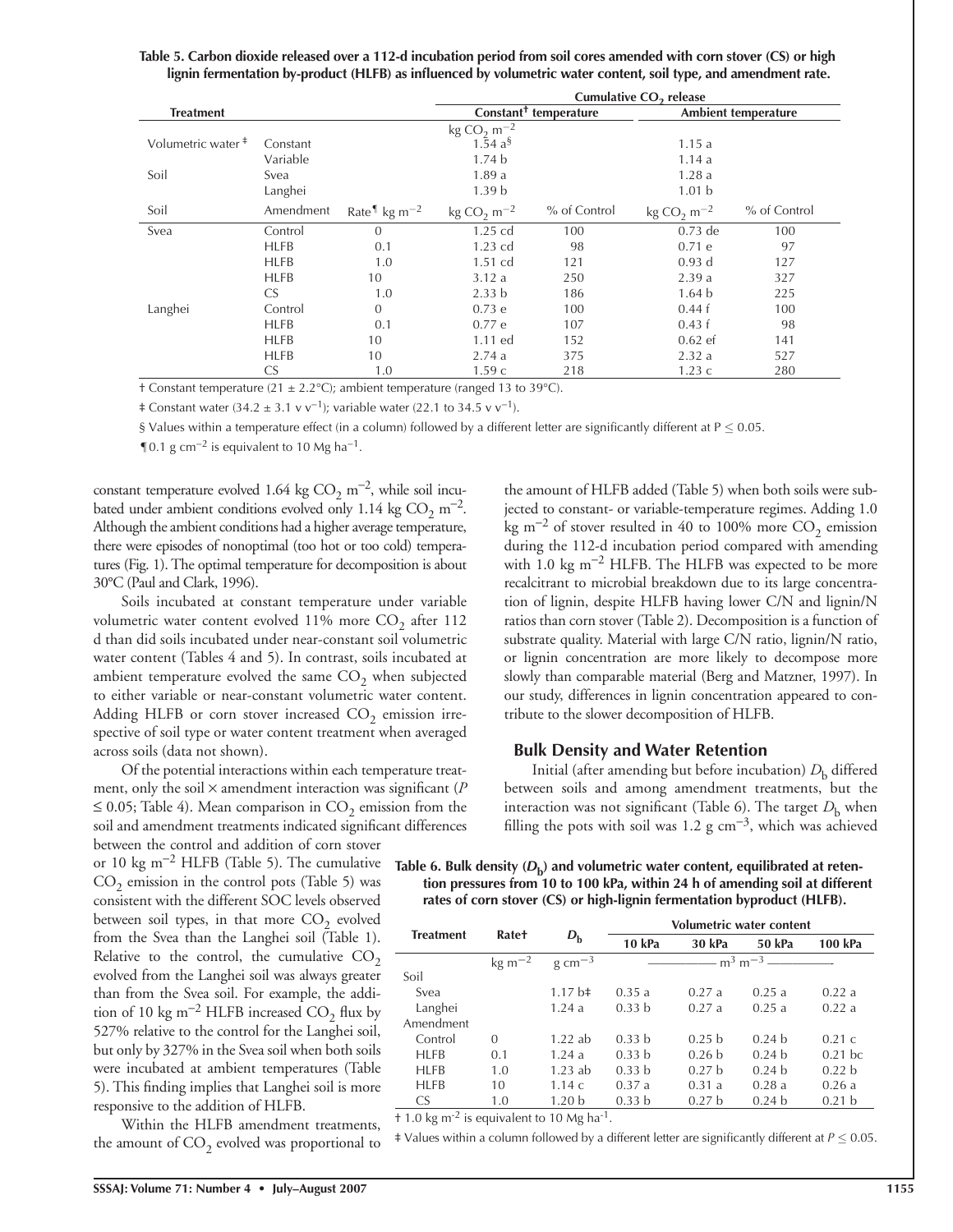for all treatments except the 10 kg m<sup>-2</sup> HLFP treatment. The initial water retention characteristics (Table 6) reflect the lower  $D<sub>b</sub>$  of the 10 kg m<sup>-2</sup> HLFP treated soil. Indeed, the higher water-holding capacity of the 10 kg m<sup>-2</sup> HLFP treated soil across a range in water potential (10–100 kPa) is indicative of the higher porosity and lower  $D<sub>b</sub>$  than the other treatments.

After incubating for 118 d, there was a small but significant ( $P \le 0.05$ ) difference in  $D<sub>b</sub>$  associated with the temperature regime (Table 7). Within each temperature treatment, there were no significant ( $P \le 0.05$ ) interactions among the potential two- or three-way interactions (data not shown). Therefore, only the main effects of water, soil, and amendment are presented (Table 7). The variable water content treatment had a lower  $D_{\rm b}$ than the constant water content treatment. The *D*<sub>b</sub> for Svea loam was  $1.18 \pm 0.01$  g cm<sup>-3</sup> and for Langhei loam was  $1.24 \pm 1.0$ 0.01 g cm<sup>-3</sup> (Table 7) when incubated at constant temperature. No differences in  $D<sub>b</sub>$  were apparent between soils (1.18 g cm<sup>-3</sup>) when they were incubated at ambient temperatures. For both the variable- and constant-temperature treatments, the impact of 10 kg m<sup>-2</sup> HLFP on  $D<sub>b</sub>$  and water retention persisted during the course of the incubation period (Table 7). For example, *D*<sup>b</sup> of the 10 kg m<sup>-2</sup> HFLB treatment was significantly lower than

the other amendment treatments. In addition, soils amended with 10 kg m<sup>-2</sup> HFLB retained more water across a range in water potential (10–100 kPa) than soils either not amended or amended at other rates of HFLB (Table 7). Adding HLFB at very high rates potentially is akin to adding a low-density material such as peat to soil. Addition of low-density material to soil reduces consolidation and improves water-holding characteristics (Tables 6 and 7). We speculate that the reason the 10 kg  $m^{-2}$  HLFB treatment resulted in significantly lower  $D_{\rm b}$  (Table 6) than other amendment treatments even after 118 d of incubation (Table 7) was that sufficient amounts of this low-density material had not decomposed and thus it still impacted  $D_{\rm b}$ . This observation is consistent with the  $CO<sub>2</sub>$  flux data, which suggests that about 5% of the 10 kg m<sup>-2</sup> HLFB decomposed during the incubation (Table 5). In contrast, as much as 30% of the corn stover decomposed in 118 d.

The impact of incubation condition (temperature or water content) on  $D_{\rm b}$  was unexpected; however, more  $CO_2$  evolved from soils incubated at constant temperature than from soils incubated at ambient temperatures (Table 5). Thus, soils incubated at constant temperature lost more organic material during this study. This reduction in organic material may have

**Table 7. Bulk density and volumetric water content, equilibrated at retention pressures from 10 to 100 kPa, of soils after incubating for 118 d following the addition of corn stover (CS) or high-lignin fermentation byproduct (HLFB) as influenced by temperature, water content, soil type, and amendment rate.**

|                           |                               |                     |                    |                   | Volumetric water content |                   |  |
|---------------------------|-------------------------------|---------------------|--------------------|-------------------|--------------------------|-------------------|--|
| <b>Treatment</b>          | <b>Rate+</b>                  | $D_{\rm b}$         | 10 kPa             | 30 kPa            | 50 kPa                   | 100 kPa           |  |
|                           | $\overline{\text{kg m}^{-2}}$ | $g \text{ cm}^{-3}$ |                    | $m^3 m^{-3}$ -    |                          |                   |  |
| Temperature‡              |                               |                     |                    |                   |                          |                   |  |
| Constant                  |                               | 1.21 $a\bar{S}$     | 0.31a              | 0.27a             | 0.25a                    | 0.23a             |  |
| Ambient                   |                               | 1.18 <sub>b</sub>   | 0.28 <sub>b</sub>  | 0.26a             | 0.24 <sub>b</sub>        | 0.22 <sub>b</sub> |  |
| Constant temperature      |                               |                     |                    |                   |                          |                   |  |
| Volumetric water content  |                               |                     |                    |                   |                          |                   |  |
| Constant                  |                               | 1.25a               | 0.33a              | 0.30a             | 0.28a                    | 0.25a             |  |
| Variable                  |                               | 1.16 <sub>b</sub>   | 0.29 <sub>b</sub>  | 0.25 <sub>b</sub> | 0.23 <sub>b</sub>        | 0.21 <sub>b</sub> |  |
| Soil                      |                               |                     |                    |                   |                          |                   |  |
| Svea                      |                               | 1.18 <sub>b</sub>   | 0.31a              | 0.28a             | 0.22a                    | 0.23a             |  |
| Langhei                   |                               | 1.24a               | 0.30 <sub>b</sub>  | 0.27 <sub>b</sub> | 0.20 <sub>b</sub>        | 0.23a             |  |
| Amendment                 |                               |                     |                    |                   |                          |                   |  |
| Control                   | $\theta$                      | 1.26a               | 0.30 <sub>b</sub>  | 0.27 <sub>b</sub> | 0.25 <sub>b</sub>        | 0.23 <sub>b</sub> |  |
| <b>HLFB</b>               | 0.1                           | 1.25a               | 0.31 <sub>b</sub>  | 0.27 <sub>b</sub> | 0.25 <sub>b</sub>        | 0.23 <sub>b</sub> |  |
| <b>HLFB</b>               | 1.0                           | 1.22a               | 0.30 <sub>b</sub>  | 0.27 <sub>b</sub> | 0.25 <sub>b</sub>        | 0.23 <sub>b</sub> |  |
| <b>HLFB</b>               | 10                            | 1.01 <sub>b</sub>   | 0.32a              | 0.29a             | 0.27a                    | 0.25a             |  |
| CS                        | 1.0                           | 1.21a               | 0.30 <sub>b</sub>  | 0.27 <sub>b</sub> | 0.25 <sub>b</sub>        | 0.23 <sub>b</sub> |  |
| Ambient temperature       |                               |                     |                    |                   |                          |                   |  |
| Volumetric water content¶ |                               |                     |                    |                   |                          |                   |  |
| Constant                  |                               | 1.20a               | 0.30a              | 0.27a             | 0.26a                    | 0.24a             |  |
| Variable                  |                               | 1.16 <sub>b</sub>   | 0.28 <sub>b</sub>  | 0.25 <sub>b</sub> | 0.23 <sub>b</sub>        | 0.21 <sub>b</sub> |  |
| Soil                      |                               |                     |                    |                   |                          |                   |  |
| Svea                      |                               | 1.18a               | 0.30a              | 0.28a             | 0.25a                    | 0.23a             |  |
| Langhei                   |                               | 1.18a               | 0.28 <sub>b</sub>  | 0.25 <sub>b</sub> | 0.23 <sub>b</sub>        | 0.22 <sub>b</sub> |  |
| Amendment                 |                               |                     |                    |                   |                          |                   |  |
| Control                   | $\theta$                      | 1.20a               | 0.29 <sub>bc</sub> | $0.25$ bc         | $0.24$ bc                | $0.21$ bc         |  |
| <b>HLFB</b>               | 0.1                           | 1.22a               | 0.29 <sub>b</sub>  | 0.26 <sub>b</sub> | $0.24$ bc                | $0.22$ bc         |  |
| <b>HLFB</b>               | 1.0                           | 1.19a               | 0.29 <sub>b</sub>  | 0.26 <sub>b</sub> | $0.24$ bc                | 0.22 <sub>b</sub> |  |
| <b>HLFB</b>               | 10                            | 1.11 <sub>b</sub>   | 0.32a              | 0.28a             | 0.27a                    | 0.25a             |  |
| $\mathsf{CS}\phantom{0}$  | 1.0                           | 1.17a               | 0.28c              | 0.25c             | 0.23c                    | 0.21c             |  |

 $\pm$  1.0 kg m<sup>-2</sup> is equivalent to 10 Mg ha<sup>-1</sup>.

 $\pm$  Constant temperature (21  $\pm$  2.2°C); ambient temperature (range 13–39°C).

§ Values within a column of a main effect within each temperature followed by a different letter are significantly different at  $P \leq 0.05$ .

**T** Constant water content (34.2  $\pm$  3.1 v/v); variable water content (22.1–34.5 v/v).

resulted in an increase in  $D<sub>b</sub>$ . The constant water content treatment, when incubated at constant temperature, also released more  $CO<sub>2</sub>$  than the variable water content treatment. Again, a reduction in organic material may have resulted in an increase in  $D<sub>b</sub>$  for the constant water content treatment. Wetting and drying cycles associated with the variable water content treatment caused changes in soil structure (Dexter, 1991) that also probably contributed to the reduction in  $D<sub>b</sub>$  relative to the soil maintained at near-constant water content.

Water retention characteristics reflect the ability of a soil to store and release water. Soil texture, clay mineralogy, and organic matter content impact soil water characteristics. The texture of the two soils is similar: Svea has 43, 38, and 19% and Langhei has 48, 27, and 25% sand, silt, and clay, respectively (Johnson et al., 2004). Soil incubated at ambient temperature consistently had less volumetric water at each retention pressure than soil incubated at a relatively constant temperature (Table 7). Within each temperature treatment, the potential interactions were not significant; therefore, only the main effects of water, soil, and amendment are reported (Table 7). For both temperature treatments, soils subject to the variable water content treatment retained less water at each retention pressure than soils subject to the constant water content treatment. We are unsure why the ambient temper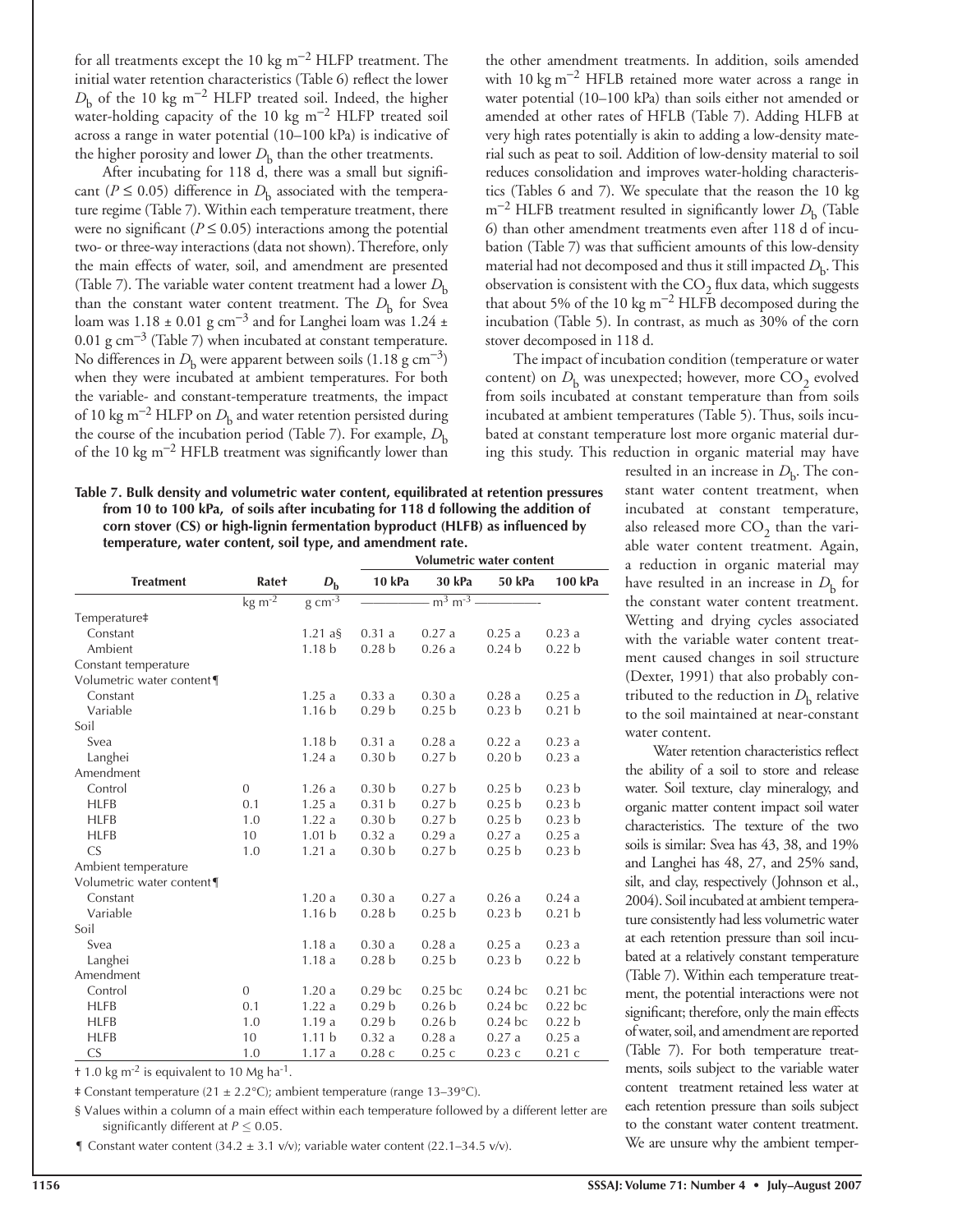ature and variable water content treatments retained less water at low pressures in this study. The  $D<sub>b</sub>$  of these treatments was smaller than the  $D<sub>b</sub>$  of the constant temperature and constant water content treatments; thus, porosity and the amount of water retained near saturation was expected to be greater for the ambient temperature and variable water content treatments. Other soil physical properties however, that affect water retention and were not measured in this study (e.g., pore size distribution) could have been influenced by the temperature and water content treatments. Svea loam with more SOC held more water than Langhei loam at low retention pressures irrespective of incubation temperature treatment. An extreme amount of HLFB (10 kg m<sup>−</sup>1) was required to increase the amount of water retained at each retention pressure compared with the control or corn stover (Table 6). The addition of organic material such as corn stover or HLFB can impact water characteristics by altering porosity and by providing additional water binding sites. Other researchers (e.g., Barzegar et al., 2002) have observed a positive response in soil-water retention to the incorporation of wheat (*Triticum aestivum* L.) straw to a field soil in Iran. Water-holding capacity also tends to increase with increasing SOC (Hudson, 1994; Olness and Archer, 2005).

## **Humic Acid and Water-Stable Aggregates**

There were no significant differences ( $P \le 0.05$ ) in humic acid concentration between incubation temperatures or soil volumetric water content treatments (data not shown). In addition, only the soil  $\times$  amendment interaction was significant ( $P \le 0.05$ ). This interaction was evident in different slopes and intercepts of the humic acid vs. HLFB relationship between the two soil types (Fig. 2). The Svea soil had inherently more humic acids than the Langhei soil (Table 1); this was in agreement with Johnson et al. (2004). Soil humic acid concentration, after the 118-d incubation, increased linearly as a function of the amount of HLFB added to both soils (Fig. 2). Previously, Johnson et al. (2004) demonstrated that about 30% of the HLFB could be recovered by our humic acid extraction method. Therefore, the increases in crude humic acid do not reflect necessarily humification of the HLFB to humic acid. Rather, it reflects the chemical similarity between crude humic acid and HLFB. In our previous study (Johnson et al., 2004), the increase in humic acid was only observed in a Langhei soil, presumably because the effect of HLFB in the Svea soil was not measurable against an inherently high humic acid content.

At the end of the experiment, there was a strong positive relationship between the concentration of humic acid and water-stable aggregates in both soils. By definition, water-stable aggregates cannot exceed 100% of total aggregates; therefore, we used a logarithmic function to describe the relationship between humic acid and wateristable aggregates (Fig. 3). Previously, we had observed a similar relationship for Langhei soil amended with HLFB (Johnson et al., 2004). In the current study, we also measured an increase in humic acid concentration in the Svea soil after adding a very large amount of HLFB, which was not observed with the lower amendment additions used in our previous study (Johnson et al., 2004).

Soil amended with corn stover had 93% water-stable aggregates, which was significantly greater than 88% for the control and 90% when amended with 0.1 kg m<sup>-2</sup> of HLFB  $(P ≤ 0.05)$ . The HLFB (10 kg m<sup>-2</sup>) amended soil had 94% water-stable aggregates, which was similar to amending with 0.1 kg m<sup>−</sup>2 of corn stover. Presumably, differences in the chem-



**Fig. 2. Crude humic acid extracted after 118-d incubation of the two soils (Svea and Langhei) with high-lignin fermentation byproduct (HLFB).**

ical composition (Table 2) and rate of decomposition (Table 5) between corn stover and HLFB affect the ability of these materials to alter the number of water-stable aggregates.

Tisdall and Oades (1982) demonstrated that water-stable aggregates tend to increase with organic matter concentration. Water stability of soil aggregates depends on organic materials such as polysaccharides, roots, fungal hyphae, and aromatic compounds (Tisdall and Oades, 1982). In addition, improvement of soil aggregate stability results from microbial utilization of carbohydrates and from plant phenolics, which are released during decomposition of structural components (e.g., lignin) (Martens, 2000). The apparent difference in the water-stable aggregates in soil amended with corn stover compared with that amended with HLFB may in part reflect differences in carbohydrate (cellulose and hemicellulose) and lignin concentrations (Table 2). Enzymatic fermentation during cellulosic ethanol production removed most of the carbohydrates; the absence of carbohydrates could directly or indirectly limit soil aggregation compared with corn stover via reduced microbial activity as indicated by decreased  $CO_2$  flux (Table 5). Previously, Johnson et al. (2004)



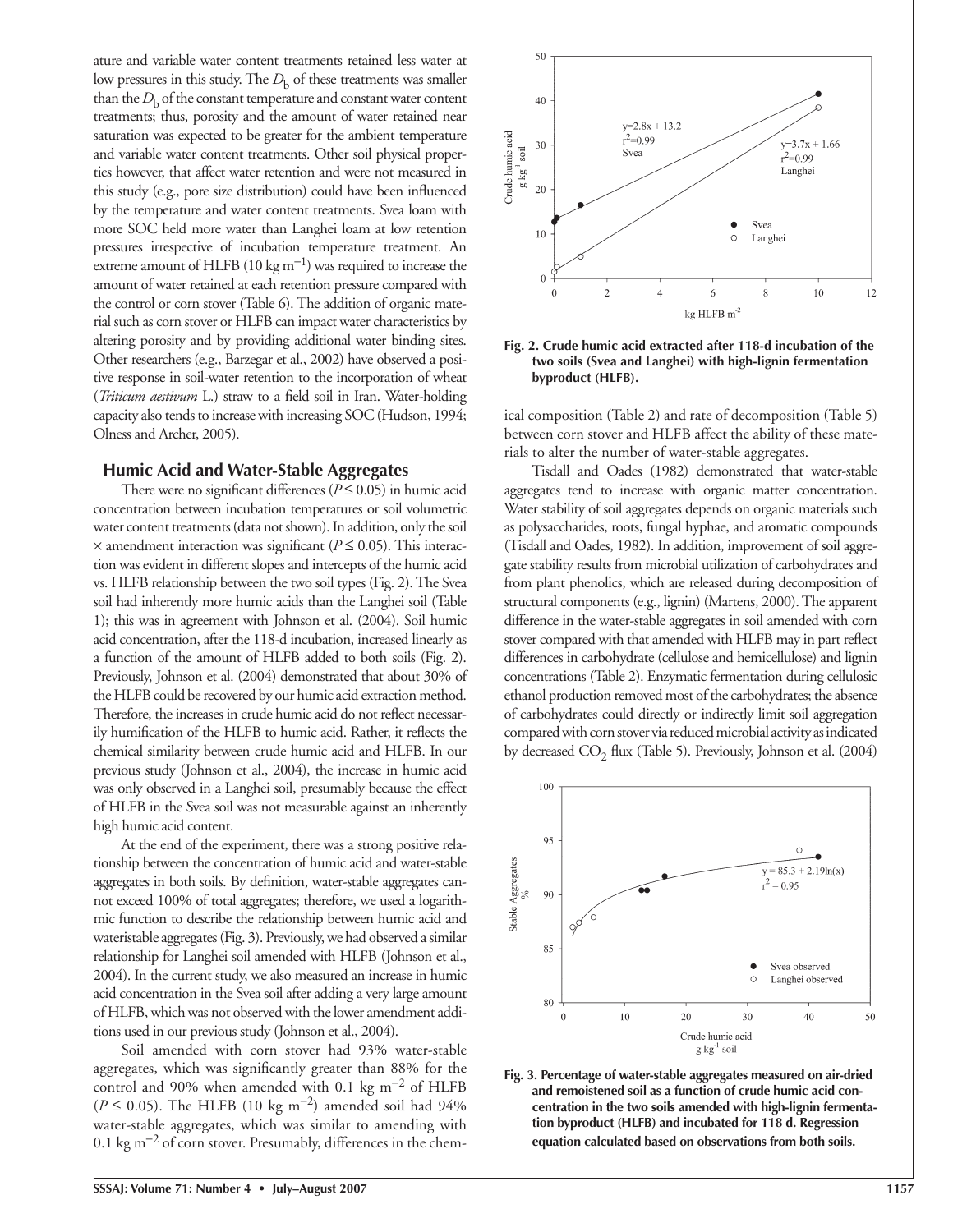**Table 8. Corn and soybean growth response (height and dry biomass) to 1.0 kg m-2** of finely ground corn stover (CS) or high-lignin fermentation byproduct (HLFB) **compared with not adding an amendment (control).**

|                  |                   | Corn                    | Soybean, 60 DAP, |                         |                |                         |
|------------------|-------------------|-------------------------|------------------|-------------------------|----------------|-------------------------|
| <b>Treatment</b> |                   | 66 DAP+, outdoors       |                  | 60 DAP, greenhouse      | growth chamber |                         |
|                  | <b>Height</b>     | <b>Biomass</b>          |                  | <b>Biomass</b>          | <b>Height</b>  | <b>Biomass</b>          |
|                  | cm                | $g$ plant <sup>-1</sup> | cm               | $g$ plant <sup>-1</sup> | cm             | $g$ plant <sup>-1</sup> |
| Control          | $180.0 a\ddagger$ | 198.4 a                 | 187 a            | 50.2 a                  | 198 a          | 14.4a                   |
| <b>HLFB</b>      | $177.5$ ab        | 201.8a                  | 184 a            | 54.4a                   | 215a           | 15.1a                   |
| CS.              | 164.2 b           | 144.0 <sub>b</sub>      | 181 a            | 48.0a                   | 192a           | 14.8a                   |
| LSD(P < 0.05)    | 14.1              | 28.7                    | 12               | 8.1                     | 46             | 3.7                     |

† Days after planting.

‡ Values in a column followed by a different letter are signifi cantly different at *P* ≤ 0.05.

observed that it required almost threefold more HLFB amendment compared with corn stover to achieve a comparable amount of soil microbial biomass C, which also suggests reduced microbial activity when soil is amended with HLFP. Because the HLFB decomposes slower than corn stover (Table 5), we speculate that more C from HLFB could be chemically or physically sequestered. The HLFB was applied only once to soil with a relatively short incubation period. Related to the slow decomposition of lignin, it could take >118 d to observe all potential improvements in soil properties. In a field scenario, it is reasonable to expect repeated applications to achieve maximum benefits.

# **Plant Experiment**

Soybean growth (height and biomass) was not affected by HLFB (0.1 kg m<sup>−</sup>2) or corn stover amendment (Table 8). Corn grown outdoors had more biomass when amended with HLFB than amending with corn stover, but did not differ from the control. Corn height was reduced by corn stover compared with the control, but not compared with the HLFB-amended plants. There were no differences observed in corn plant height or biomass among the three treatments when corn was grown in the greenhouse. Inhibition of corn growth and yield when corn is grown continuously in rotation has been reported in several studies (Bhowmik and Doll, 1982; Crookston and Kurle, 1989). Yakle and Cruse (1983) suggested that autotoxic compounds were involved in causing this inhibition; however, Crookston and Kurle (1989) reported no effect of removal or addition of corn residue on the yield of either corn or soybean. Differences between our two corn experiments were attributed primarily to better light rather than differences in the potting mix, as neither water nor nutrients should have been limited. Care must be taken in attempting to extrapolate from our pot study to the field; however, our results suggest that HLFB will have no negative impact on corn and soybean growth in the field if applied at  $\leq 0.1$  kg m<sup>-2</sup>.

The National Renewable Energy Laboratory analyzed HLFB to determine fermentation efficiency and energy value. The HLFB is N enriched, compared with corn stover (Table 2), from microbial products used during fermentation. Growing crops in the presence of the material served as a direct, simple bioassay to screen for potential benefits or adverse reaction. Although this simple test is not a substitute for detailed chemical analysis, it did provide an inexpensive early screening tool. There are many aspects of potential environmental impacts of HLFB that remain to be assessed, including evaluation for salts, acids, bases, organic compounds, etc., which have the potential to inhibit plant growth or soil processes or to have other negative environmental impacts.

The high rate of HLFB needed to effect a change in soil properties was much greater than the rate tested for effects on plant growth. On sites with eroded or degraded soils, HLFB should be applied at high rates and all corn stover should be returned to the soil rather than harvesting the stover for energy. Site application of the HLFB may also be warranted since soils used in our study responded differently (cumulative  $CO<sub>2</sub>$ evolution and humic acid concentration) to the application of HLFB. A positive crop response would be predicted if soil properties (e.g., waterholding characteristics or  $D<sub>b</sub>$ ) were improved by applying high rates or repeated applications of

HLFB. A negative crop response to high or repeated application of HLFB is feasible if a currently unidentified toxin (e.g., heavy metal) accumulates in the system. The current experiment was not designed to test this hypothesis. In addition, applying 10 kg m<sup>-2</sup> HLFB with a C/N ratio of 30 (Table 2) has the potential to immobilize N, which could cause a period of insufficient plant-available N and potentially reduce plant growth or yield. These hypotheses need to be tested at the plot or field scale to develop application rate recommendations.

# **CONCLUSIONS**

It is important to have environmentally and economically sustainable options for handling HLFB before commercialization of cellulosic ethanol production. Several alternatives have been suggested for using HLFB: HLFB can be used for the production of heat and electricity (Sheehan et al., 2002, 2004), production of syngas (Ragauskas et al., 2006; Sricharoenchaikul et al., 2002), or application as an amendment to soil (Johnson et al., 2004). This study and our previous study (Johnson et al., 2004), suggest that HFLB remaining after cellulosic ethanol production has potential value as a soil amendment. There are agronomic and economic questions that have not been addressed; for example, what is the recommended application rate for HLFB or stover harvest?

The HLFB can be added in sufficient quantities to evoke changes in soil properties, even in a soil with inherently high SOC. In both of our soils, humic acid concentration increased with higher rates of application of HLFB. Application of the HLFB, particularly at high rates, increased the number of water-stable aggregates and water retention in both soils. Increasing water-stable aggregates may reduce erosion risk (Skidmore and Siddoway, 1978). The slow decomposition of the HLFB may be beneficial in retaining  $C$  in the soil. It takes considerably more HLFB than corn stover, however, to achieve a comparable number of water-stable aggregates. Therefore, the amount of corn stover harvested for cellulosic ethanol production must be carefully weighed against using residue to protect the soil from erosion and loss of SOC. The Langhei soil, with a lower SOC, was more responsive to the addition of amendment than the Svea soil; this suggests selective placement of HLFB for maximum benefit per unit applied.

These results demonstrate that HLFB can enhance soil properties (e.g., D<sub>b</sub>, water-retention characteristics, humic acid concentration, and water-stable aggregate percentage) and that its impact on these properties depends on concentration. When applied at a high rate (10 kg m<sup>-2</sup>), the impact on  $D<sub>b</sub>$  and water retention was immediate and persisted for at least 118 d. At an application